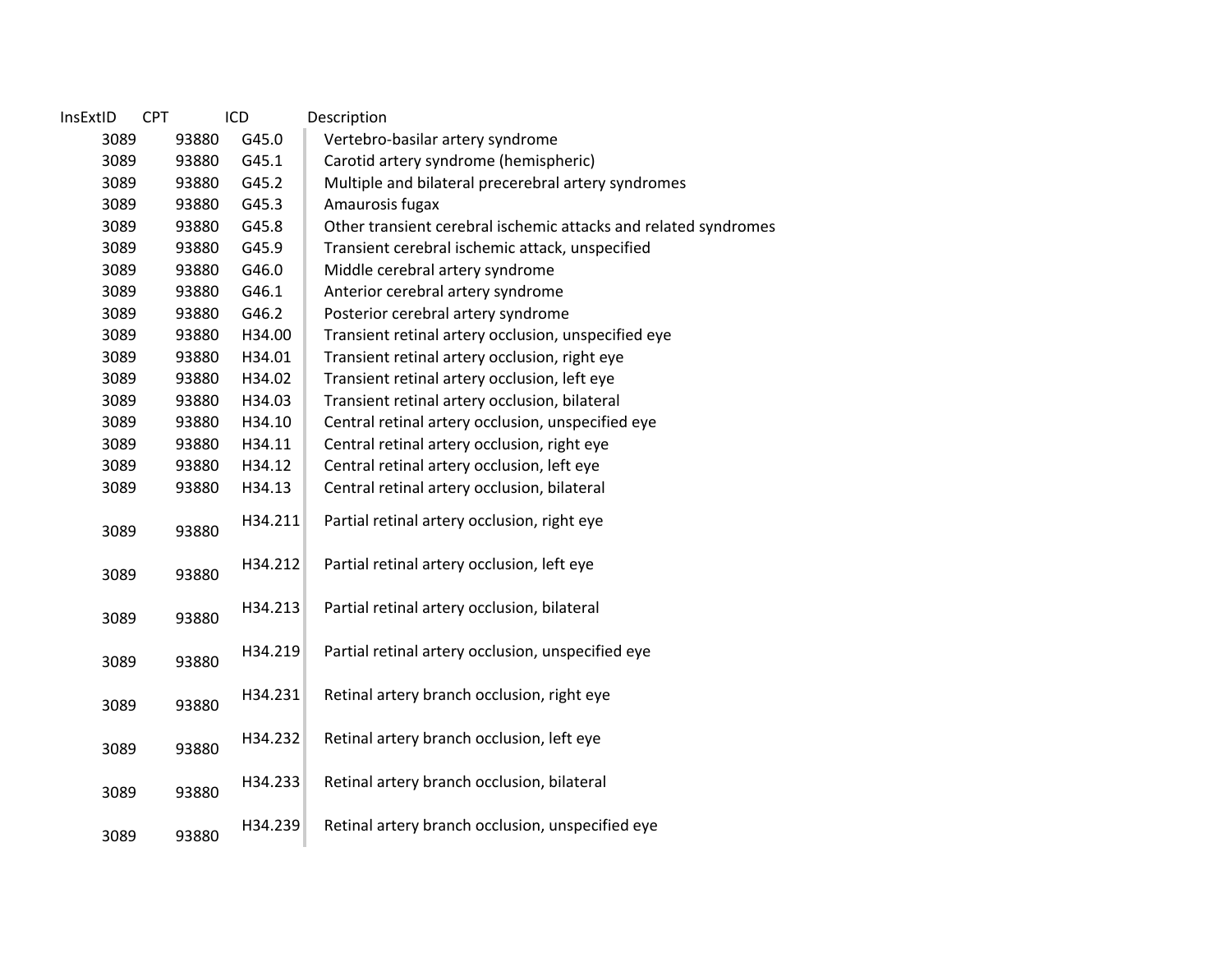| 3089 | 93880 | H34.9   | Unspecified retinal vascular occlusion                                                        |
|------|-------|---------|-----------------------------------------------------------------------------------------------|
| 3089 | 93880 | H53.121 | Transient visual loss, right eye                                                              |
| 3089 | 93880 | H53.122 | Transient visual loss, left eye                                                               |
| 3089 | 93880 | H53.123 | Transient visual loss, bilateral                                                              |
| 3089 | 93880 | H53.129 | Transient visual loss, unspecified eye                                                        |
| 3089 | 93880 | H53.131 | Sudden visual loss, right eye                                                                 |
| 3089 | 93880 | H53.132 | Sudden visual loss, left eye                                                                  |
| 3089 | 93880 | H53.133 | Sudden visual loss, bilateral                                                                 |
| 3089 | 93880 | H53.139 | Sudden visual loss, unspecified eye                                                           |
| 3089 | 93880 | 163.031 | Cerebral infarction due to thrombosis of right carotid artery                                 |
| 3089 | 93880 | 163.032 | Cerebral infarction due to thrombosis of left carotid artery                                  |
| 3089 | 93880 | 163.033 | Cerebral infarction due to thrombosis of bilateral carotid arteries                           |
| 3089 | 93880 | 163.039 | Cerebral infarction due to thrombosis of unspecified carotid artery                           |
| 3089 | 93880 | 163.131 | Cerebral infarction due to embolism of right carotid artery                                   |
| 3089 | 93880 | 163.132 | Cerebral infarction due to embolism of left carotid artery                                    |
| 3089 | 93880 | 163.133 | Cerebral infarction due to embolism of bilateral carotid arteries                             |
| 3089 | 93880 | 163.139 | Cerebral infarction due to embolism of unspecified carotid artery                             |
| 3089 | 93880 | 163.231 | Cerebral infarction due to unspecified occlusion or stenosis of right carotid arteries        |
| 3089 | 93880 | 163.232 | Cerebral infarction due to unspecified occlusion or stenosis of left carotid arteries         |
| 3089 | 93880 | 163.233 | Cerebral infarction due to unspecified occlusion or stenosis of bilateral carotid arteries    |
| 3089 | 93880 | 163.239 | Cerebral infarction due to unspecified occlusion or stenosis of unspecified carotid<br>artery |
| 3089 | 93880 | 163.30  | Cerebral infarction due to thrombosis of unspecified cerebral artery                          |
| 3089 | 93880 | 163.311 | Cerebral infarction due to thrombosis of right middle cerebral artery                         |
| 3089 | 93880 | 163.312 | Cerebral infarction due to thrombosis of left middle cerebral artery                          |
| 3089 | 93880 | 163.313 | Cerebral infarction due to thrombosis of bilateral middle cerebral arteries                   |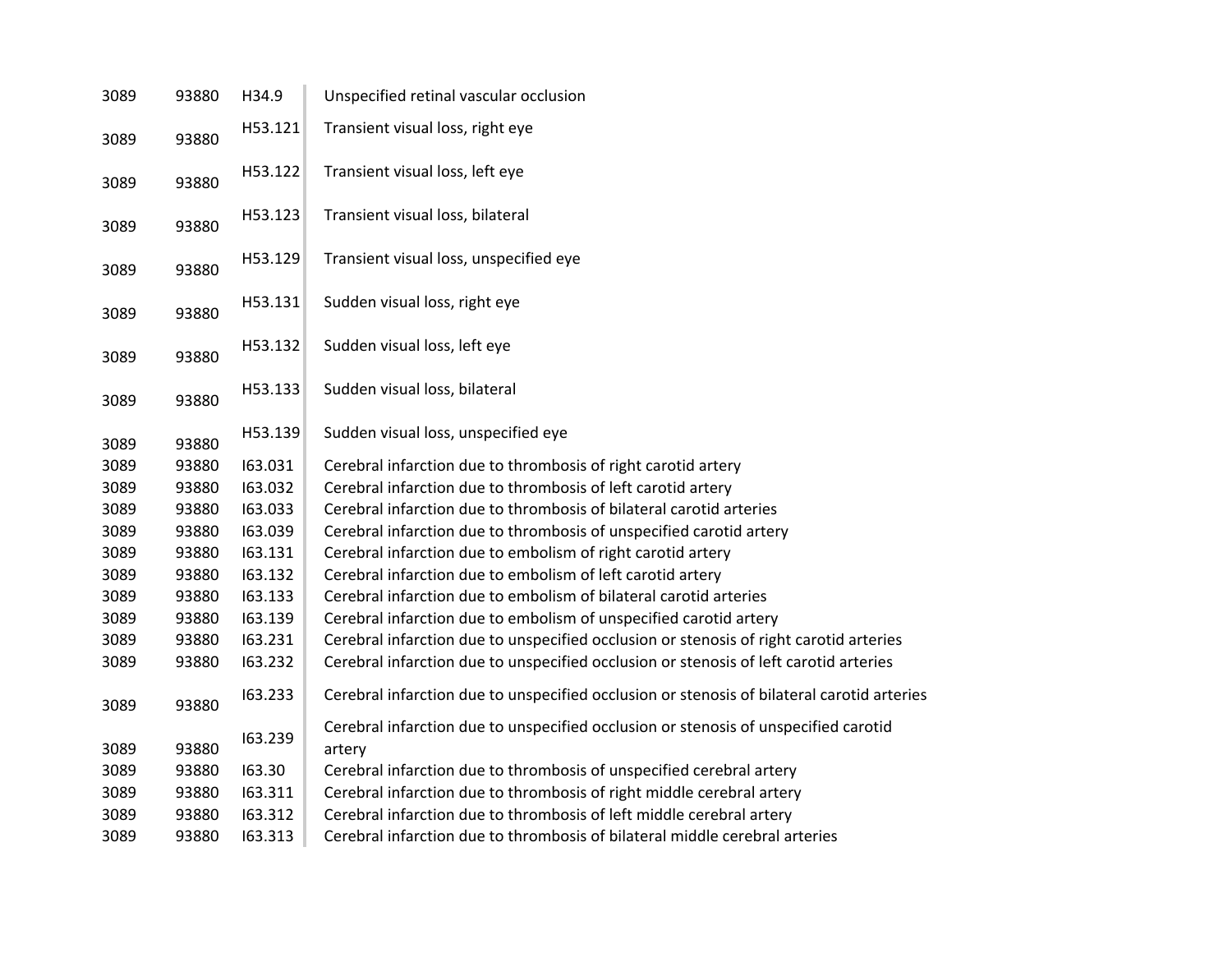| 3089 | 93880 | 163.319 | Cerebral infarction due to thrombosis of unspecified middle cerebral artery                    |
|------|-------|---------|------------------------------------------------------------------------------------------------|
| 3089 | 93880 | 163.321 | Cerebral infarction due to thrombosis of right anterior cerebral artery                        |
| 3089 | 93880 | 163.322 | Cerebral infarction due to thrombosis of left anterior cerebral artery                         |
| 3089 | 93880 | 163.323 | Cerebral infarction due to thrombosis of bilateral anterior cerebral arteries                  |
| 3089 | 93880 | 163.329 | Cerebral infarction due to thrombosis of unspecified anterior cerebral artery                  |
| 3089 | 93880 | 163.331 | Cerebral infarction due to thrombosis of right posterior cerebral artery                       |
| 3089 | 93880 | 163.332 | Cerebral infarction due to thrombosis of left posterior cerebral artery                        |
| 3089 | 93880 | 163.333 | Cerebral infarction due to thrombosis of bilateral posterior cerebral arteries                 |
| 3089 | 93880 | 163.339 | Cerebral infarction due to thrombosis of unspecified posterior cerebral artery                 |
| 3089 | 93880 | 163.341 | Cerebral infarction due to thrombosis of right cerebellar artery                               |
| 3089 | 93880 | 163.342 | Cerebral infarction due to thrombosis of left cerebellar artery                                |
| 3089 | 93880 | 163.343 | Cerebral infarction due to thrombosis of bilateral cerebellar arteries                         |
| 3089 | 93880 | 163.349 | Cerebral infarction due to thrombosis of unspecified cerebellar artery                         |
| 3089 | 93880 | 163.39  | Cerebral infarction due to thrombosis of other cerebral artery                                 |
| 3089 | 93880 | 163.40  | Cerebral infarction due to embolism of unspecified cerebral artery                             |
| 3089 | 93880 | 163.411 | Cerebral infarction due to embolism of right middle cerebral artery                            |
| 3089 | 93880 | 163.412 | Cerebral infarction due to embolism of left middle cerebral artery                             |
| 3089 | 93880 | 163.413 | Cerebral infarction due to embolism of bilateral middle cerebral arteries                      |
| 3089 | 93880 | 163.419 | Cerebral infarction due to embolism of unspecified middle cerebral artery                      |
| 3089 | 93880 | 163.421 | Cerebral infarction due to embolism of right anterior cerebral artery                          |
| 3089 | 93880 | 163.422 | Cerebral infarction due to embolism of left anterior cerebral artery                           |
| 3089 | 93880 | 163.423 | Cerebral infarction due to embolism of bilateral anterior cerebral arteries                    |
| 3089 | 93880 | 163.429 | Cerebral infarction due to embolism of unspecified anterior cerebral artery                    |
| 3089 | 93880 | 163.431 | Cerebral infarction due to embolism of right posterior cerebral artery                         |
| 3089 | 93880 | 163.432 | Cerebral infarction due to embolism of left posterior cerebral artery                          |
| 3089 | 93880 | 163.433 | Cerebral infarction due to embolism of bilateral posterior cerebral arteries                   |
| 3089 | 93880 | 163.439 | Cerebral infarction due to embolism of unspecified posterior cerebral artery                   |
| 3089 | 93880 | 163.441 | Cerebral infarction due to embolism of right cerebellar artery                                 |
| 3089 | 93880 | 163.442 | Cerebral infarction due to embolism of left cerebellar artery                                  |
| 3089 | 93880 | 163.443 | Cerebral infarction due to embolism of bilateral cerebellar arteries                           |
| 3089 | 93880 | 163.449 | Cerebral infarction due to embolism of unspecified cerebellar artery                           |
| 3089 | 93880 | 163.49  | Cerebral infarction due to embolism of other cerebral artery                                   |
| 3089 | 93880 | 163.50  | Cerebral infarction due to unspecified occlusion or stenosis of unspecified cerebral<br>artery |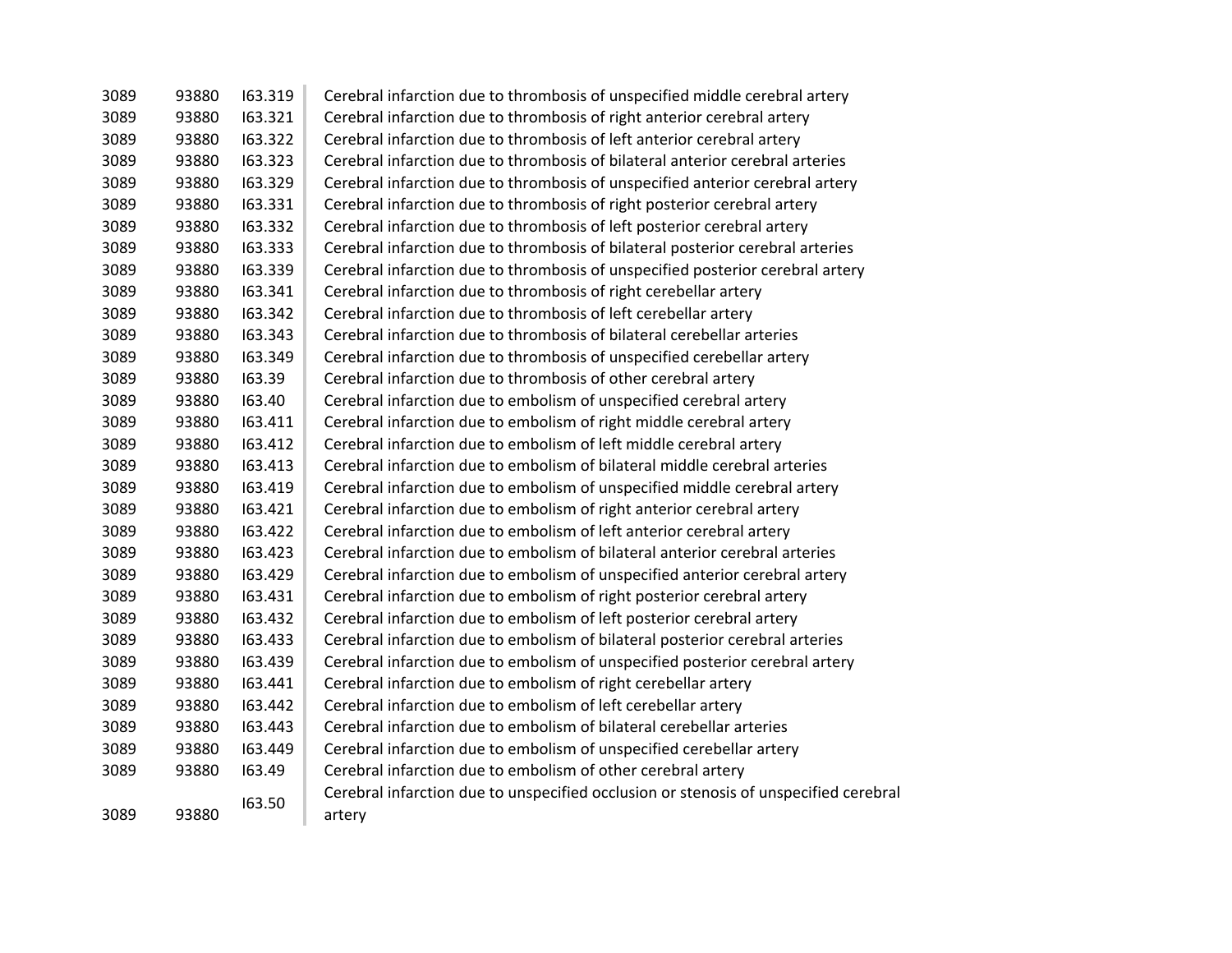| 3089 | 93880 | 163.511 | Cerebral infarction due to unspecified occlusion or stenosis of right middle cerebral<br>artery          |
|------|-------|---------|----------------------------------------------------------------------------------------------------------|
| 3089 | 93880 | 163.512 | Cerebral infarction due to unspecified occlusion or stenosis of left middle cerebral<br>artery           |
| 3089 | 93880 | 163.513 | Cerebral infarction due to unspecified occlusion or stenosis of bilateral middle<br>cerebral arteries    |
| 3089 | 93880 | 163.519 | Cerebral infarction due to unspecified occlusion or stenosis of unspecified middle<br>cerebral artery    |
| 3089 | 93880 | 163.521 | Cerebral infarction due to unspecified occlusion or stenosis of right anterior cerebral<br>artery        |
| 3089 | 93880 | 163.522 | Cerebral infarction due to unspecified occlusion or stenosis of left anterior cerebral<br>artery         |
| 3089 | 93880 | 163.523 | Cerebral infarction due to unspecified occlusion or stenosis of bilateral anterior<br>cerebral arteries  |
| 3089 | 93880 | 163.529 | Cerebral infarction due to unspecified occlusion or stenosis of unspecified anterior<br>cerebral artery  |
| 3089 | 93880 | 163.531 | Cerebral infarction due to unspecified occlusion or stenosis of right posterior cerebral<br>artery       |
| 3089 | 93880 | 163.532 | Cerebral infarction due to unspecified occlusion or stenosis of left posterior cerebral<br>artery        |
| 3089 | 93880 | 163.533 | Cerebral infarction due to unspecified occlusion or stenosis of bilateral posterior<br>cerebral arteries |
| 3089 | 93880 | 163.539 | Cerebral infarction due to unspecified occlusion or stenosis of unspecified posterior<br>cerebral artery |
| 3089 | 93880 | 163.541 | Cerebral infarction due to unspecified occlusion or stenosis of right cerebellar artery                  |
| 3089 | 93880 | 163.542 | Cerebral infarction due to unspecified occlusion or stenosis of left cerebellar artery                   |
| 3089 | 93880 | 163.543 | Cerebral infarction due to unspecified occlusion or stenosis of bilateral cerebellar<br>arteries         |
| 3089 | 93880 | 163.549 | Cerebral infarction due to unspecified occlusion or stenosis of unspecified cerebellar<br>artery         |
| 3089 | 93880 | 163.59  | Cerebral infarction due to unspecified occlusion or stenosis of other cerebral artery                    |
| 3089 | 93880 | 163.6   | Cerebral infarction due to cerebral venous thrombosis, nonpyogenic                                       |
| 3089 | 93880 | 163.81  | Other cerebral infarction due to occlusion or stenosis of small artery                                   |
| 3089 | 93880 | 163.89  | Other cerebral infarction                                                                                |
| 3089 | 93880 | 163.9   | Cerebral infarction, unspecified                                                                         |
|      |       |         |                                                                                                          |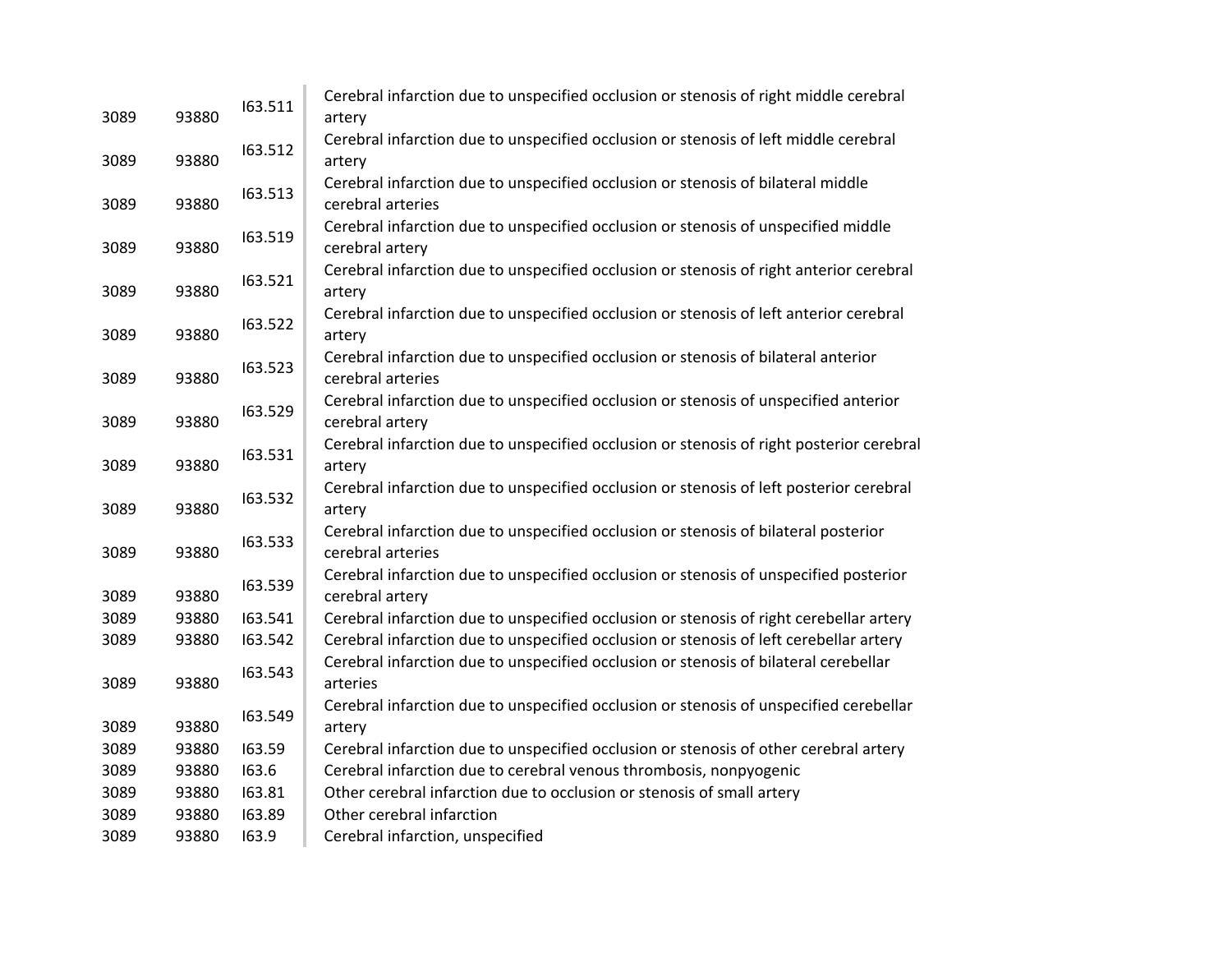| 3089 | 93880 | 165.21     | Occlusion and stenosis of right carotid artery                                       |
|------|-------|------------|--------------------------------------------------------------------------------------|
| 3089 | 93880 | 165.22     | Occlusion and stenosis of left carotid artery                                        |
| 3089 | 93880 | 165.23     | Occlusion and stenosis of bilateral carotid arteries                                 |
| 3089 | 93880 | 165.29     | Occlusion and stenosis of unspecified carotid artery                                 |
| 3089 | 93880 | 165.8      | Occlusion and stenosis of other precerebral arteries                                 |
| 3089 | 93880 | 166.01     | Occlusion and stenosis of right middle cerebral artery                               |
| 3089 | 93880 | 166.02     | Occlusion and stenosis of left middle cerebral artery                                |
| 3089 | 93880 | 166.03     | Occlusion and stenosis of bilateral middle cerebral arteries                         |
| 3089 | 93880 | 166.09     | Occlusion and stenosis of unspecified middle cerebral artery                         |
| 3089 | 93880 | 166.11     | Occlusion and stenosis of right anterior cerebral artery                             |
| 3089 | 93880 | 166.12     | Occlusion and stenosis of left anterior cerebral artery                              |
| 3089 | 93880 | 166.13     | Occlusion and stenosis of bilateral anterior cerebral arteries                       |
| 3089 | 93880 | 166.19     | Occlusion and stenosis of unspecified anterior cerebral artery                       |
| 3089 | 93880 | 166.21     | Occlusion and stenosis of right posterior cerebral artery                            |
| 3089 | 93880 | 166.22     | Occlusion and stenosis of left posterior cerebral artery                             |
| 3089 | 93880 | 166.23     | Occlusion and stenosis of bilateral posterior cerebral arteries                      |
| 3089 | 93880 | 166.29     | Occlusion and stenosis of unspecified posterior cerebral artery                      |
| 3089 | 93880 | 166.3      | Occlusion and stenosis of cerebellar arteries                                        |
| 3089 | 93880 | 166.8      | Occlusion and stenosis of other cerebral arteries                                    |
| 3089 | 93880 | 166.9      | Occlusion and stenosis of unspecified cerebral artery                                |
| 3089 | 93880 | 167.841    | Reversible cerebrovascular vasoconstriction syndrome                                 |
| 3089 | 93880 | 167.848    | Other cerebrovascular vasospasm and vasoconstriction                                 |
| 3089 | 93880 | 167.89     | Other cerebrovascular disease                                                        |
| 3089 | 93880 | 172.0      | Aneurysm of carotid artery                                                           |
| 3089 | 93880 | 172.5      | Aneurysm of other precerebral arteries                                               |
| 3089 | 93880 | 172.6      | Aneurysm of vertebral artery                                                         |
| 3089 | 93880 | 177.71     | Dissection of carotid artery                                                         |
| 3089 | 93880 | 177.74     | Dissection of vertebral artery                                                       |
| 3089 | 93880 | 177.75     | Dissection of other precerebral arteries                                             |
| 3089 | 93880 | M31.5      | Giant cell arteritis with polymyalgia rheumatica                                     |
| 3089 | 93880 | M31.6      | Other giant cell arteritis                                                           |
| 3089 | 93880 | R09.89     | Other specified symptoms and signs involving the circulatory and respiratory systems |
| 3089 | 93880 | R22.0*     | Localized swelling, mass and lump, head                                              |
| 3089 | 93880 | R22.1*     | Localized swelling, mass and lump, neck                                              |
| 3089 | 93880 | <b>R55</b> | Syncope and collapse                                                                 |
|      |       |            |                                                                                      |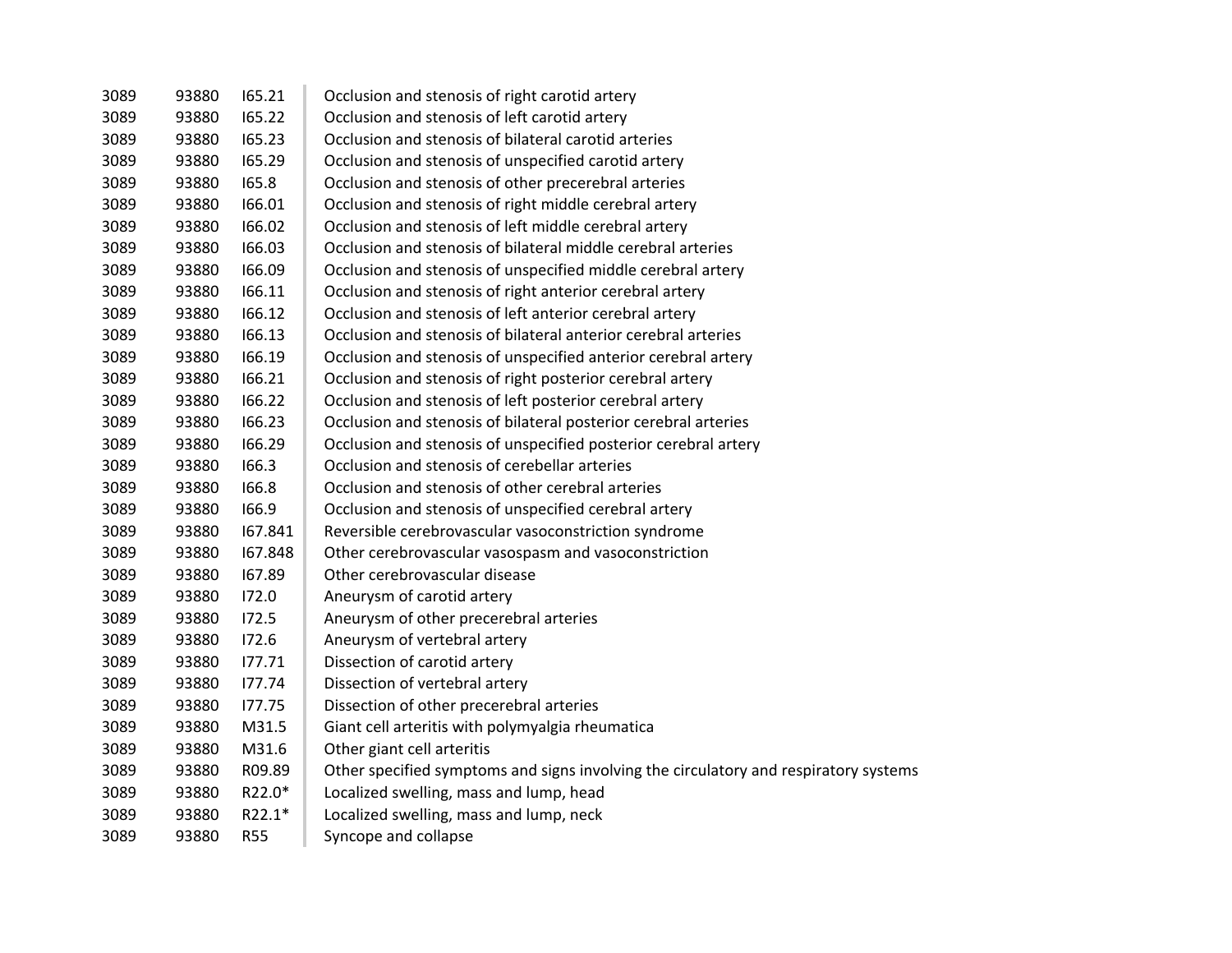| 3089 | 93880 | S15.001<br>Α       | Unspecified injury of right carotid artery, initial encounter          |
|------|-------|--------------------|------------------------------------------------------------------------|
| 3089 | 93880 | S15.001<br>D       | Unspecified injury of right carotid artery, subsequent encounter       |
| 3089 | 93880 | S15.001<br>$\sf S$ | Unspecified injury of right carotid artery, sequela                    |
| 3089 | 93880 | S15.002<br>A       | Unspecified injury of left carotid artery, initial encounter           |
| 3089 | 93880 | S15.002<br>D       | Unspecified injury of left carotid artery, subsequent encounter        |
| 3089 | 93880 | S15.002<br>S       | Unspecified injury of left carotid artery, sequela                     |
| 3089 | 93880 | S15.009<br>Α       | Unspecified injury of unspecified carotid artery, initial encounter    |
| 3089 | 93880 | S15.009<br>D       | Unspecified injury of unspecified carotid artery, subsequent encounter |
| 3089 | 93880 | S15.009<br>S       | Unspecified injury of unspecified carotid artery, sequela              |
|      |       | S15.011            | Minor laceration of right carotid artery, initial encounter            |
| 3089 | 93880 | Α<br>S15.011       | Minor laceration of right carotid artery, subsequent encounter         |
| 3089 | 93880 | D<br>S15.011       | Minor laceration of right carotid artery, sequela                      |
| 3089 | 93880 | S<br>S15.012       | Minor laceration of left carotid artery, initial encounter             |
| 3089 | 93880 | Α<br>S15.012       | Minor laceration of left carotid artery, subsequent encounter          |
| 3089 | 93880 | D<br>S15.012       | Minor laceration of left carotid artery, sequela                       |
| 3089 | 93880 | S<br>S15.019       | Minor laceration of unspecified carotid artery, initial encounter      |
| 3089 | 93880 | A<br>S15.019       | Minor laceration of unspecified carotid artery, subsequent encounter   |
| 3089 | 93880 | D                  |                                                                        |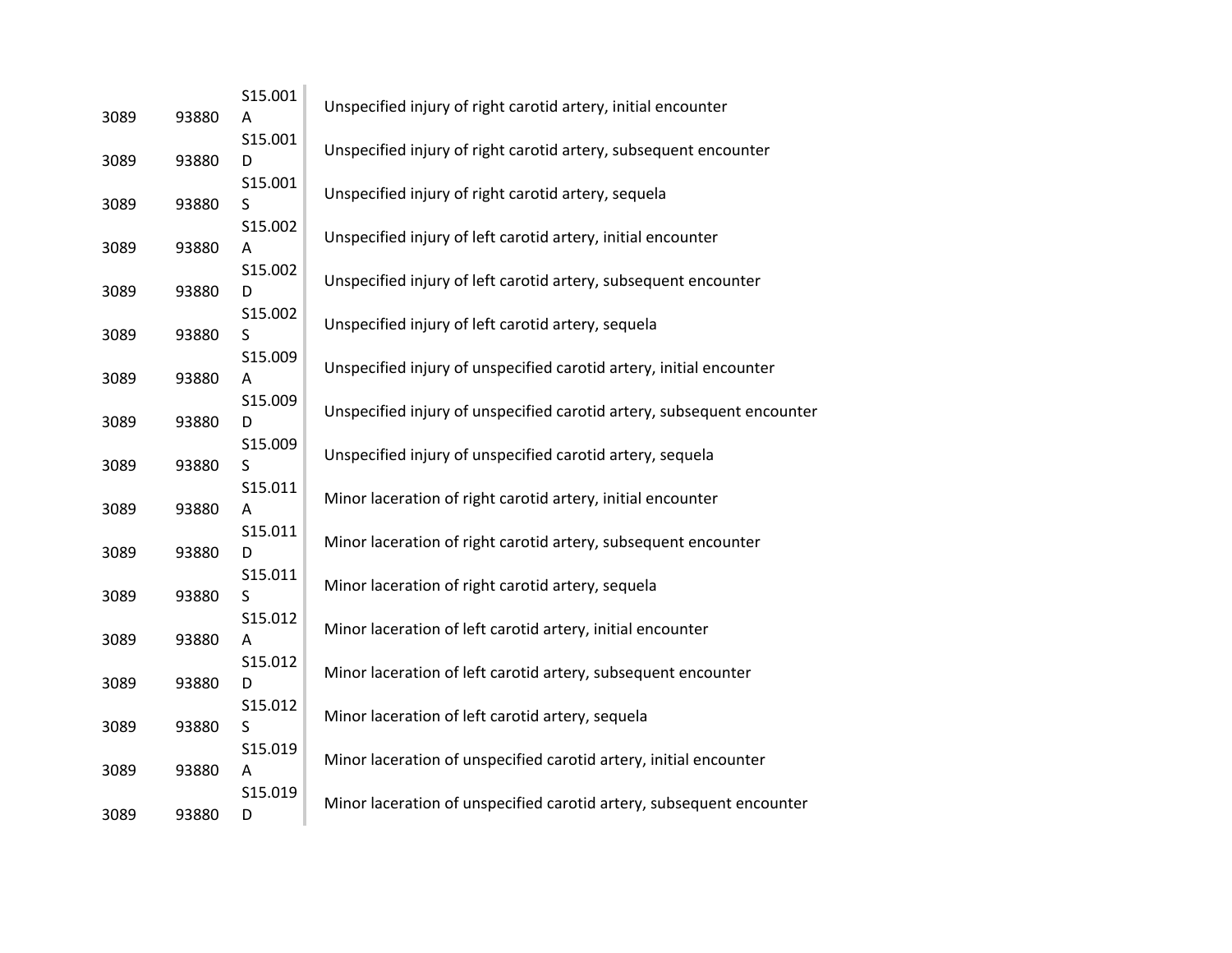| 3089 | 93880 | S15.019<br>S       | Minor laceration of unspecified carotid artery, sequela                 |
|------|-------|--------------------|-------------------------------------------------------------------------|
| 3089 | 93880 | S15.021<br>Α       | Major laceration of right carotid artery, initial encounter             |
| 3089 | 93880 | S15.021<br>D       | Major laceration of right carotid artery, subsequent encounter          |
| 3089 | 93880 | S15.021<br>S       | Major laceration of right carotid artery, sequela                       |
| 3089 | 93880 | S15.022<br>Α       | Major laceration of left carotid artery, initial encounter              |
| 3089 | 93880 | S15.022<br>D       | Major laceration of left carotid artery, subsequent encounter           |
| 3089 | 93880 | S15.022<br>S       | Major laceration of left carotid artery, sequela                        |
| 3089 | 93880 | S15.029<br>Α       | Major laceration of unspecified carotid artery, initial encounter       |
| 3089 | 93880 | S15.029<br>D       | Major laceration of unspecified carotid artery, subsequent encounter    |
| 3089 | 93880 | S15.029<br>$\sf S$ | Major laceration of unspecified carotid artery, sequela                 |
| 3089 | 93880 | S15.091<br>A       | Other specified injury of right carotid artery, initial encounter       |
| 3089 | 93880 | S15.091<br>D       | Other specified injury of right carotid artery, subsequent encounter    |
| 3089 | 93880 | S15.091<br>S       | Other specified injury of right carotid artery, sequela                 |
| 3089 | 93880 | S15.092<br>Α       | Other specified injury of left carotid artery, initial encounter        |
| 3089 | 93880 | S15.092<br>D       | Other specified injury of left carotid artery, subsequent encounter     |
| 3089 | 93880 | S15.092<br>S       | Other specified injury of left carotid artery, sequela                  |
| 3089 | 93880 | S15.099<br>Α       | Other specified injury of unspecified carotid artery, initial encounter |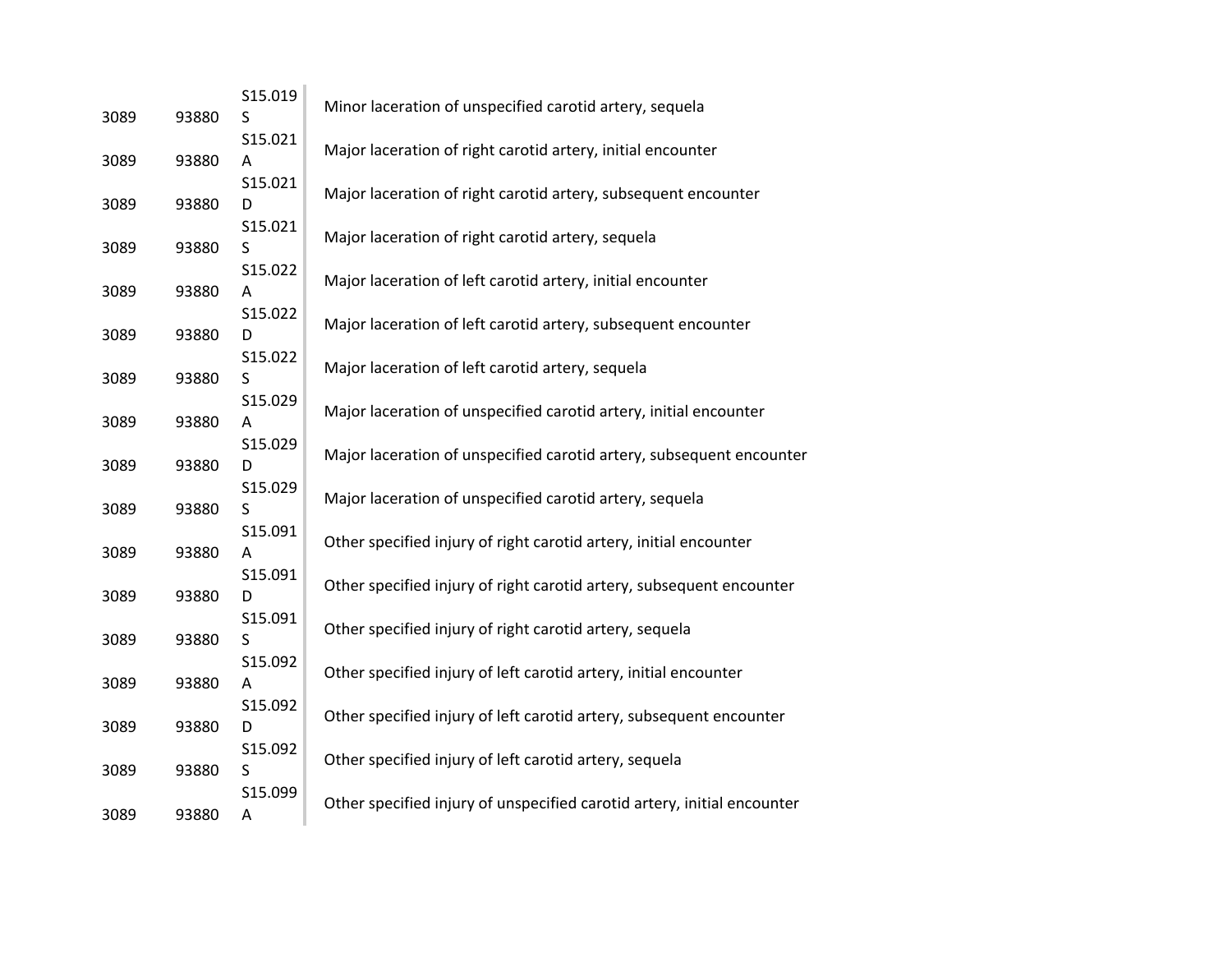|      |       | S15.099 |                                                                                    |
|------|-------|---------|------------------------------------------------------------------------------------|
| 3089 | 93880 | D       | Other specified injury of unspecified carotid artery, subsequent encounter         |
|      |       | S15.099 |                                                                                    |
| 3089 | 93880 | S       | Other specified injury of unspecified carotid artery, sequela                      |
|      |       |         |                                                                                    |
| 3089 | 93880 | Z01.810 | Encounter for preprocedural cardiovascular examination                             |
|      |       |         |                                                                                    |
| 3089 | 93880 | Z01.818 | Encounter for other preprocedural examination                                      |
|      |       | Z09     | Encounter for follow-up examination after completed treatment for conditions other |
| 3089 | 93880 |         | than malignant neoplasm                                                            |
| 3089 | 93882 | G45.0   | Vertebro-basilar artery syndrome                                                   |
| 3089 | 93882 | G45.1   | Carotid artery syndrome (hemispheric)                                              |
| 3089 | 93882 | G45.2   | Multiple and bilateral precerebral artery syndromes                                |
| 3089 | 93882 | G45.3   | Amaurosis fugax                                                                    |
| 3089 | 93882 | G45.8   | Other transient cerebral ischemic attacks and related syndromes                    |
| 3089 | 93882 | G45.9   | Transient cerebral ischemic attack, unspecified                                    |
| 3089 | 93882 | G46.0   | Middle cerebral artery syndrome                                                    |
| 3089 | 93882 | G46.1   | Anterior cerebral artery syndrome                                                  |
| 3089 | 93882 | G46.2   | Posterior cerebral artery syndrome                                                 |
| 3089 | 93882 | H34.00  | Transient retinal artery occlusion, unspecified eye                                |
| 3089 | 93882 | H34.01  | Transient retinal artery occlusion, right eye                                      |
| 3089 | 93882 | H34.02  | Transient retinal artery occlusion, left eye                                       |
| 3089 | 93882 | H34.03  | Transient retinal artery occlusion, bilateral                                      |
| 3089 | 93882 | H34.10  | Central retinal artery occlusion, unspecified eye                                  |
| 3089 | 93882 | H34.11  | Central retinal artery occlusion, right eye                                        |
| 3089 | 93882 | H34.12  | Central retinal artery occlusion, left eye                                         |
| 3089 | 93882 | H34.13  | Central retinal artery occlusion, bilateral                                        |
|      |       | H34.211 | Partial retinal artery occlusion, right eye                                        |
| 3089 | 93882 |         |                                                                                    |
|      |       | H34.212 | Partial retinal artery occlusion, left eye                                         |
| 3089 | 93882 |         |                                                                                    |
|      |       | H34.213 | Partial retinal artery occlusion, bilateral                                        |
| 3089 | 93882 |         |                                                                                    |
|      |       | H34.219 | Partial retinal artery occlusion, unspecified eye                                  |
| 3089 | 93882 |         |                                                                                    |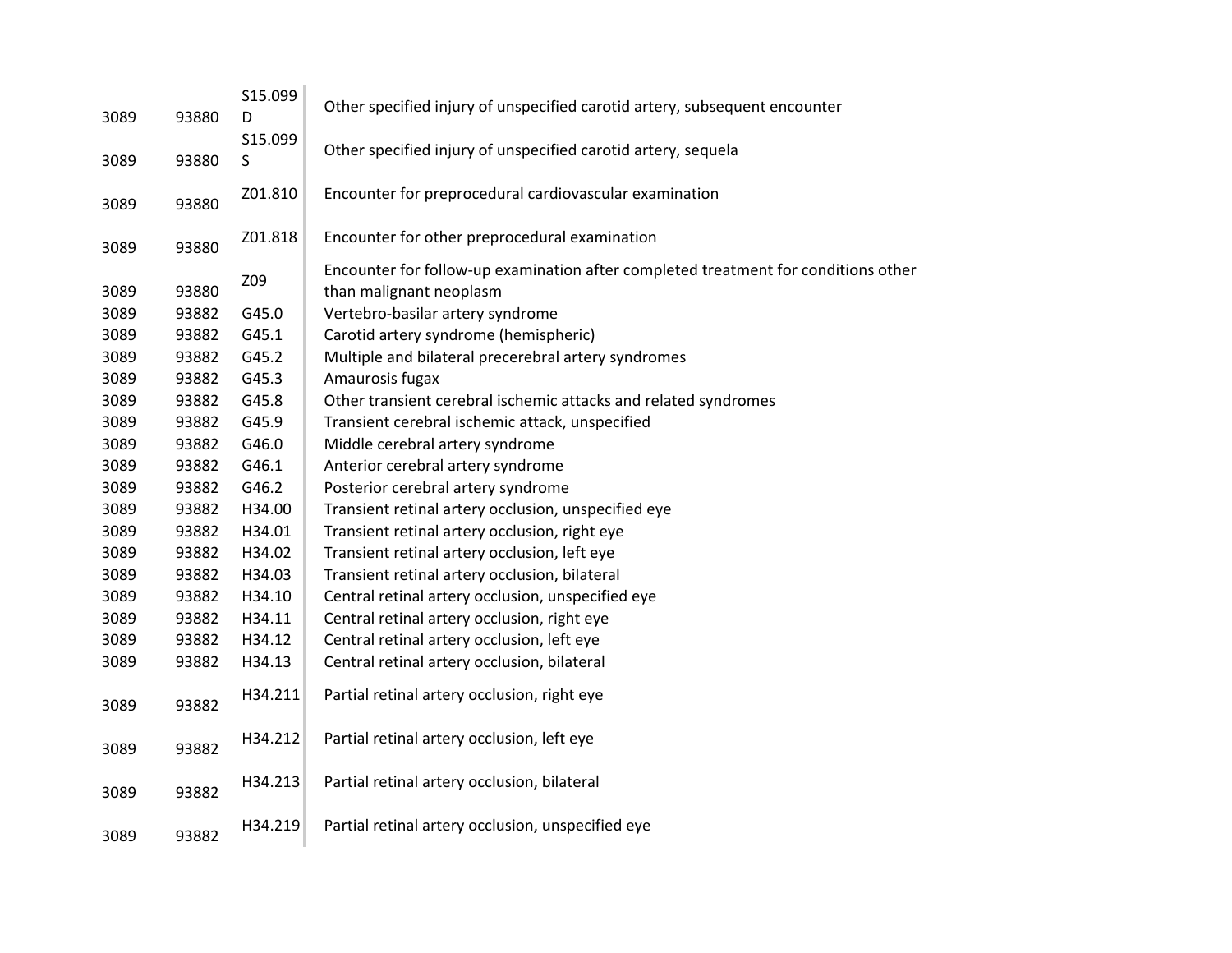| H34.231<br>93882 | Retinal artery branch occlusion, right eye                                             |
|------------------|----------------------------------------------------------------------------------------|
| H34.232<br>93882 | Retinal artery branch occlusion, left eye                                              |
| H34.233<br>93882 | Retinal artery branch occlusion, bilateral                                             |
| H34.239          | Retinal artery branch occlusion, unspecified eye                                       |
| 93882<br>H34.9   | Unspecified retinal vascular occlusion                                                 |
| H53.121<br>93882 | Transient visual loss, right eye                                                       |
| H53.122<br>93882 | Transient visual loss, left eye                                                        |
| H53.123<br>93882 | Transient visual loss, bilateral                                                       |
| H53.129<br>93882 | Transient visual loss, unspecified eye                                                 |
| H53.131<br>93882 | Sudden visual loss, right eye                                                          |
| H53.132<br>93882 | Sudden visual loss, left eye                                                           |
| H53.133<br>93882 | Sudden visual loss, bilateral                                                          |
| H53.139<br>93882 | Sudden visual loss, unspecified eye                                                    |
| 93882            | Cerebral infarction due to thrombosis of right carotid artery                          |
| 93882<br>163.032 | Cerebral infarction due to thrombosis of left carotid artery                           |
| 163.033<br>93882 | Cerebral infarction due to thrombosis of bilateral carotid arteries                    |
| 163.039<br>93882 | Cerebral infarction due to thrombosis of unspecified carotid artery                    |
| 93882<br>163.131 | Cerebral infarction due to embolism of right carotid artery                            |
| 93882<br>163.132 | Cerebral infarction due to embolism of left carotid artery                             |
| 93882<br>163.133 | Cerebral infarction due to embolism of bilateral carotid arteries                      |
| 93882<br>163.139 | Cerebral infarction due to embolism of unspecified carotid artery                      |
| 93882<br>163.231 | Cerebral infarction due to unspecified occlusion or stenosis of right carotid arteries |
| 93882<br>163.232 | Cerebral infarction due to unspecified occlusion or stenosis of left carotid arteries  |
|                  | 93882<br>163.031                                                                       |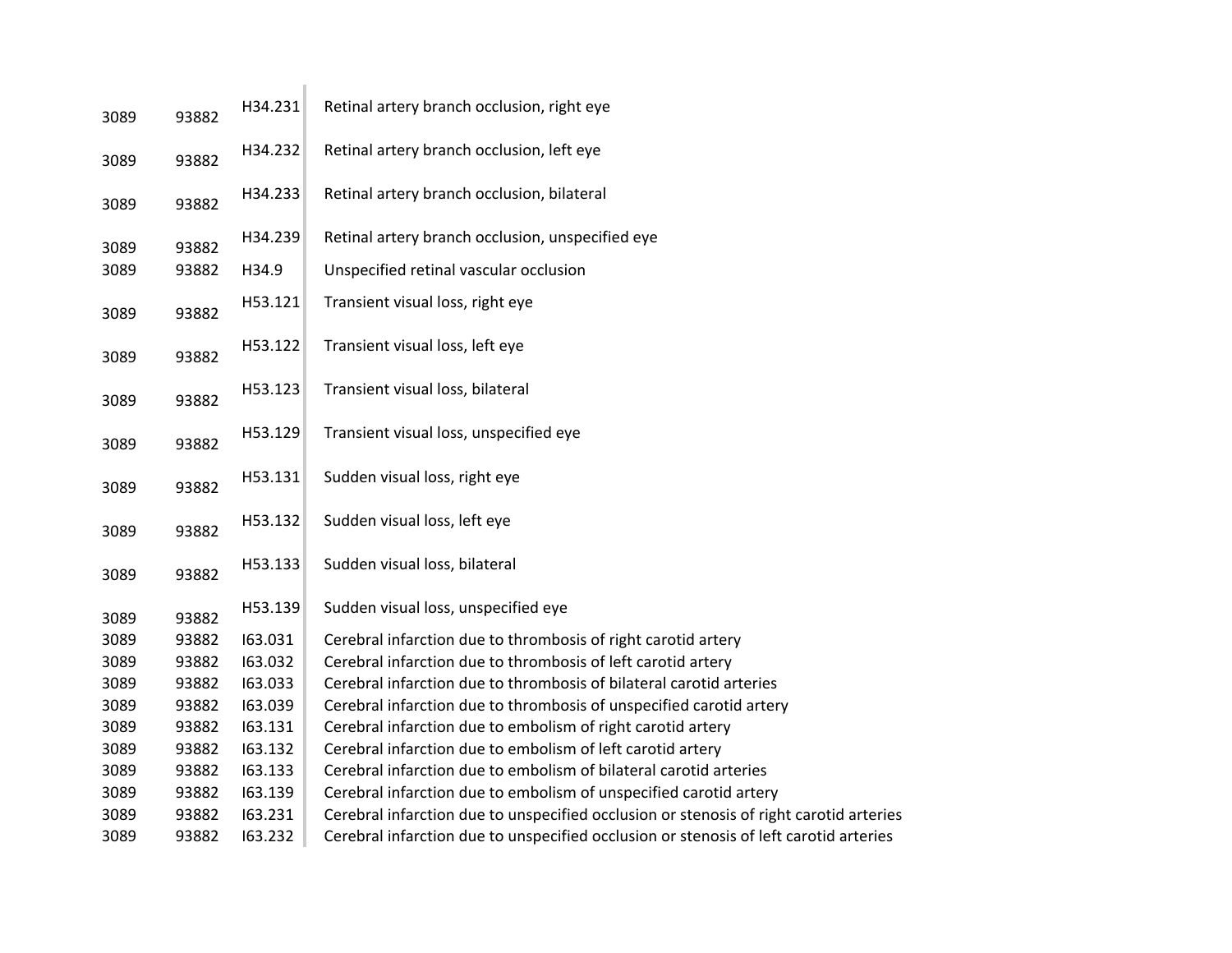| 3089 | 93882 | 163.233 | Cerebral infarction due to unspecified occlusion or stenosis of bilateral carotid arteries    |
|------|-------|---------|-----------------------------------------------------------------------------------------------|
| 3089 | 93882 | 163.239 | Cerebral infarction due to unspecified occlusion or stenosis of unspecified carotid<br>artery |
| 3089 | 93882 | 163.30  | Cerebral infarction due to thrombosis of unspecified cerebral artery                          |
| 3089 | 93882 | 163.311 | Cerebral infarction due to thrombosis of right middle cerebral artery                         |
| 3089 | 93882 | 163.312 | Cerebral infarction due to thrombosis of left middle cerebral artery                          |
| 3089 | 93882 | 163.313 | Cerebral infarction due to thrombosis of bilateral middle cerebral arteries                   |
| 3089 | 93882 | 163.319 | Cerebral infarction due to thrombosis of unspecified middle cerebral artery                   |
| 3089 | 93882 | 163.321 | Cerebral infarction due to thrombosis of right anterior cerebral artery                       |
| 3089 | 93882 | 163.322 | Cerebral infarction due to thrombosis of left anterior cerebral artery                        |
| 3089 | 93882 | 163.323 | Cerebral infarction due to thrombosis of bilateral anterior cerebral arteries                 |
| 3089 | 93882 | 163.329 | Cerebral infarction due to thrombosis of unspecified anterior cerebral artery                 |
| 3089 | 93882 | 163.331 | Cerebral infarction due to thrombosis of right posterior cerebral artery                      |
| 3089 | 93882 | 163.332 | Cerebral infarction due to thrombosis of left posterior cerebral artery                       |
| 3089 | 93882 | 163.333 | Cerebral infarction due to thrombosis of bilateral posterior cerebral arteries                |
| 3089 | 93882 | 163.339 | Cerebral infarction due to thrombosis of unspecified posterior cerebral artery                |
| 3089 | 93882 | 163.341 | Cerebral infarction due to thrombosis of right cerebellar artery                              |
| 3089 | 93882 | 163.342 | Cerebral infarction due to thrombosis of left cerebellar artery                               |
| 3089 | 93882 | 163.343 | Cerebral infarction due to thrombosis of bilateral cerebellar arteries                        |
| 3089 | 93882 | 163.349 | Cerebral infarction due to thrombosis of unspecified cerebellar artery                        |
| 3089 | 93882 | 163.39  | Cerebral infarction due to thrombosis of other cerebral artery                                |
| 3089 | 93882 | 163.40  | Cerebral infarction due to embolism of unspecified cerebral artery                            |
| 3089 | 93882 | 163.411 | Cerebral infarction due to embolism of right middle cerebral artery                           |
| 3089 | 93882 | 163.412 | Cerebral infarction due to embolism of left middle cerebral artery                            |
| 3089 | 93882 | 163.413 | Cerebral infarction due to embolism of bilateral middle cerebral arteries                     |
| 3089 | 93882 | 163.419 | Cerebral infarction due to embolism of unspecified middle cerebral artery                     |
| 3089 | 93882 | 163.421 | Cerebral infarction due to embolism of right anterior cerebral artery                         |
| 3089 | 93882 | 163.422 | Cerebral infarction due to embolism of left anterior cerebral artery                          |
| 3089 | 93882 | 163.423 | Cerebral infarction due to embolism of bilateral anterior cerebral arteries                   |
| 3089 | 93882 | 163.429 | Cerebral infarction due to embolism of unspecified anterior cerebral artery                   |
| 3089 | 93882 | 163.431 | Cerebral infarction due to embolism of right posterior cerebral artery                        |
| 3089 | 93882 | 163.432 | Cerebral infarction due to embolism of left posterior cerebral artery                         |
| 3089 | 93882 | 163.433 | Cerebral infarction due to embolism of bilateral posterior cerebral arteries                  |
| 3089 | 93882 | 163.439 | Cerebral infarction due to embolism of unspecified posterior cerebral artery                  |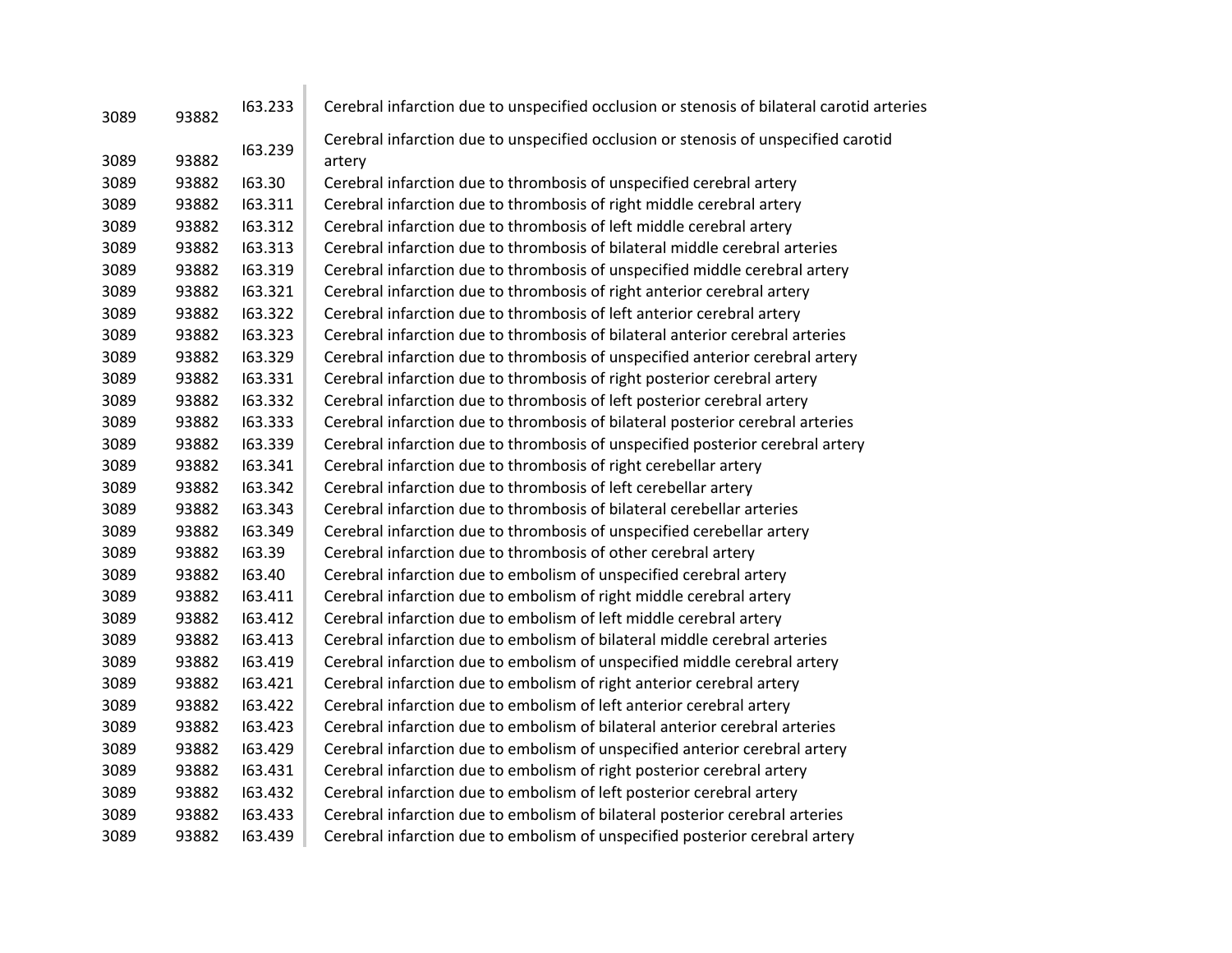| 3089 | 93882 | 163.441 | Cerebral infarction due to embolism of right cerebellar artery                                           |
|------|-------|---------|----------------------------------------------------------------------------------------------------------|
| 3089 | 93882 | 163.442 | Cerebral infarction due to embolism of left cerebellar artery                                            |
| 3089 | 93882 | 163.443 | Cerebral infarction due to embolism of bilateral cerebellar arteries                                     |
| 3089 | 93882 | 163.449 | Cerebral infarction due to embolism of unspecified cerebellar artery                                     |
| 3089 | 93882 | 163.49  | Cerebral infarction due to embolism of other cerebral artery                                             |
| 3089 | 93882 | 163.50  | Cerebral infarction due to unspecified occlusion or stenosis of unspecified cerebral<br>artery           |
| 3089 | 93882 | 163.511 | Cerebral infarction due to unspecified occlusion or stenosis of right middle cerebral<br>artery          |
| 3089 | 93882 | 163.512 | Cerebral infarction due to unspecified occlusion or stenosis of left middle cerebral<br>artery           |
| 3089 | 93882 | 163.513 | Cerebral infarction due to unspecified occlusion or stenosis of bilateral middle<br>cerebral arteries    |
| 3089 | 93882 | 163.519 | Cerebral infarction due to unspecified occlusion or stenosis of unspecified middle<br>cerebral artery    |
| 3089 | 93882 | 163.521 | Cerebral infarction due to unspecified occlusion or stenosis of right anterior cerebral<br>artery        |
| 3089 | 93882 | 163.522 | Cerebral infarction due to unspecified occlusion or stenosis of left anterior cerebral<br>artery         |
| 3089 | 93882 | 163.523 | Cerebral infarction due to unspecified occlusion or stenosis of bilateral anterior<br>cerebral arteries  |
| 3089 | 93882 | 163.529 | Cerebral infarction due to unspecified occlusion or stenosis of unspecified anterior<br>cerebral artery  |
| 3089 | 93882 | 163.531 | Cerebral infarction due to unspecified occlusion or stenosis of right posterior cerebral<br>artery       |
| 3089 | 93882 | 163.532 | Cerebral infarction due to unspecified occlusion or stenosis of left posterior cerebral<br>artery        |
| 3089 | 93882 | 163.533 | Cerebral infarction due to unspecified occlusion or stenosis of bilateral posterior<br>cerebral arteries |
| 3089 | 93882 | 163.539 | Cerebral infarction due to unspecified occlusion or stenosis of unspecified posterior<br>cerebral artery |
| 3089 | 93882 | 163.541 | Cerebral infarction due to unspecified occlusion or stenosis of right cerebellar artery                  |
| 3089 | 93882 | 163.542 | Cerebral infarction due to unspecified occlusion or stenosis of left cerebellar artery                   |
| 3089 | 93882 | 163.543 | Cerebral infarction due to unspecified occlusion or stenosis of bilateral cerebellar<br>arteries         |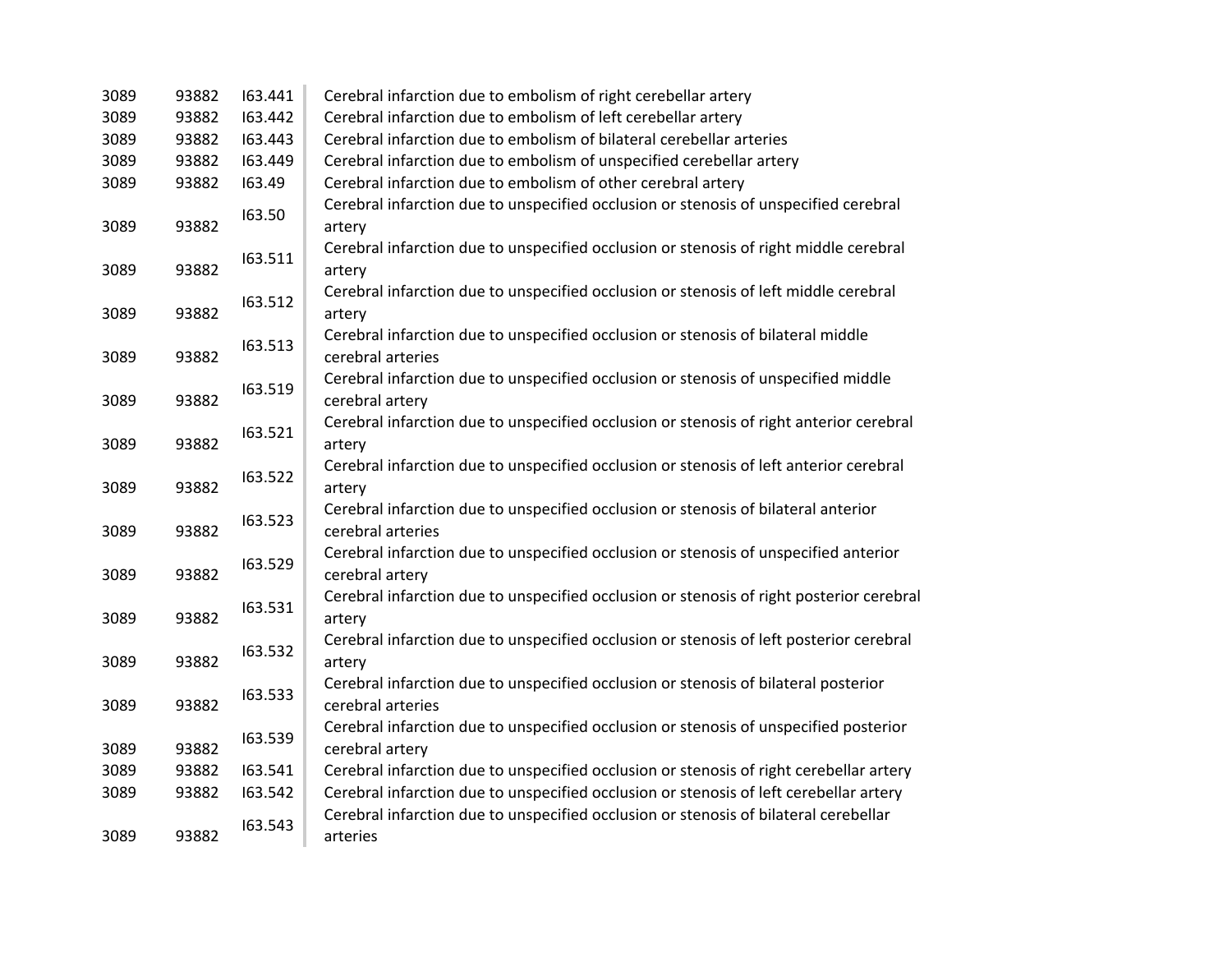|      |       | 163.549 | Cerebral infarction due to unspecified occlusion or stenosis of unspecified cerebellar |
|------|-------|---------|----------------------------------------------------------------------------------------|
| 3089 | 93882 |         | artery                                                                                 |
| 3089 | 93882 | 163.59  | Cerebral infarction due to unspecified occlusion or stenosis of other cerebral artery  |
| 3089 | 93882 | 163.6   | Cerebral infarction due to cerebral venous thrombosis, nonpyogenic                     |
| 3089 | 93882 | 163.81  | Other cerebral infarction due to occlusion or stenosis of small artery                 |
| 3089 | 93882 | 163.89  | Other cerebral infarction                                                              |
| 3089 | 93882 | 163.9   | Cerebral infarction, unspecified                                                       |
| 3089 | 93882 | 165.21  | Occlusion and stenosis of right carotid artery                                         |
| 3089 | 93882 | 165.22  | Occlusion and stenosis of left carotid artery                                          |
| 3089 | 93882 | 165.23  | Occlusion and stenosis of bilateral carotid arteries                                   |
| 3089 | 93882 | 165.29  | Occlusion and stenosis of unspecified carotid artery                                   |
| 3089 | 93882 | 165.8   | Occlusion and stenosis of other precerebral arteries                                   |
| 3089 | 93882 | 166.01  | Occlusion and stenosis of right middle cerebral artery                                 |
| 3089 | 93882 | 166.02  | Occlusion and stenosis of left middle cerebral artery                                  |
| 3089 | 93882 | 166.03  | Occlusion and stenosis of bilateral middle cerebral arteries                           |
| 3089 | 93882 | 166.09  | Occlusion and stenosis of unspecified middle cerebral artery                           |
| 3089 | 93882 | 166.11  | Occlusion and stenosis of right anterior cerebral artery                               |
| 3089 | 93882 | 166.12  | Occlusion and stenosis of left anterior cerebral artery                                |
| 3089 | 93882 | 166.13  | Occlusion and stenosis of bilateral anterior cerebral arteries                         |
| 3089 | 93882 | 166.19  | Occlusion and stenosis of unspecified anterior cerebral artery                         |
| 3089 | 93882 | 166.21  | Occlusion and stenosis of right posterior cerebral artery                              |
| 3089 | 93882 | 166.22  | Occlusion and stenosis of left posterior cerebral artery                               |
| 3089 | 93882 | 166.23  | Occlusion and stenosis of bilateral posterior cerebral arteries                        |
| 3089 | 93882 | 166.29  | Occlusion and stenosis of unspecified posterior cerebral artery                        |
| 3089 | 93882 | 166.3   | Occlusion and stenosis of cerebellar arteries                                          |
| 3089 | 93882 | 166.8   | Occlusion and stenosis of other cerebral arteries                                      |
| 3089 | 93882 | 166.9   | Occlusion and stenosis of unspecified cerebral artery                                  |
| 3089 | 93882 | 167.841 | Reversible cerebrovascular vasoconstriction syndrome                                   |
| 3089 | 93882 | 167.848 | Other cerebrovascular vasospasm and vasoconstriction                                   |
| 3089 | 93882 | 167.89  | Other cerebrovascular disease                                                          |
| 3089 | 93882 | 172.0   | Aneurysm of carotid artery                                                             |
| 3089 | 93882 | 172.5   | Aneurysm of other precerebral arteries                                                 |
| 3089 | 93882 | 172.6   | Aneurysm of vertebral artery                                                           |
| 3089 | 93882 | 177.71  | Dissection of carotid artery                                                           |
| 3089 | 93882 | 177.74  | Dissection of vertebral artery                                                         |
|      |       |         |                                                                                        |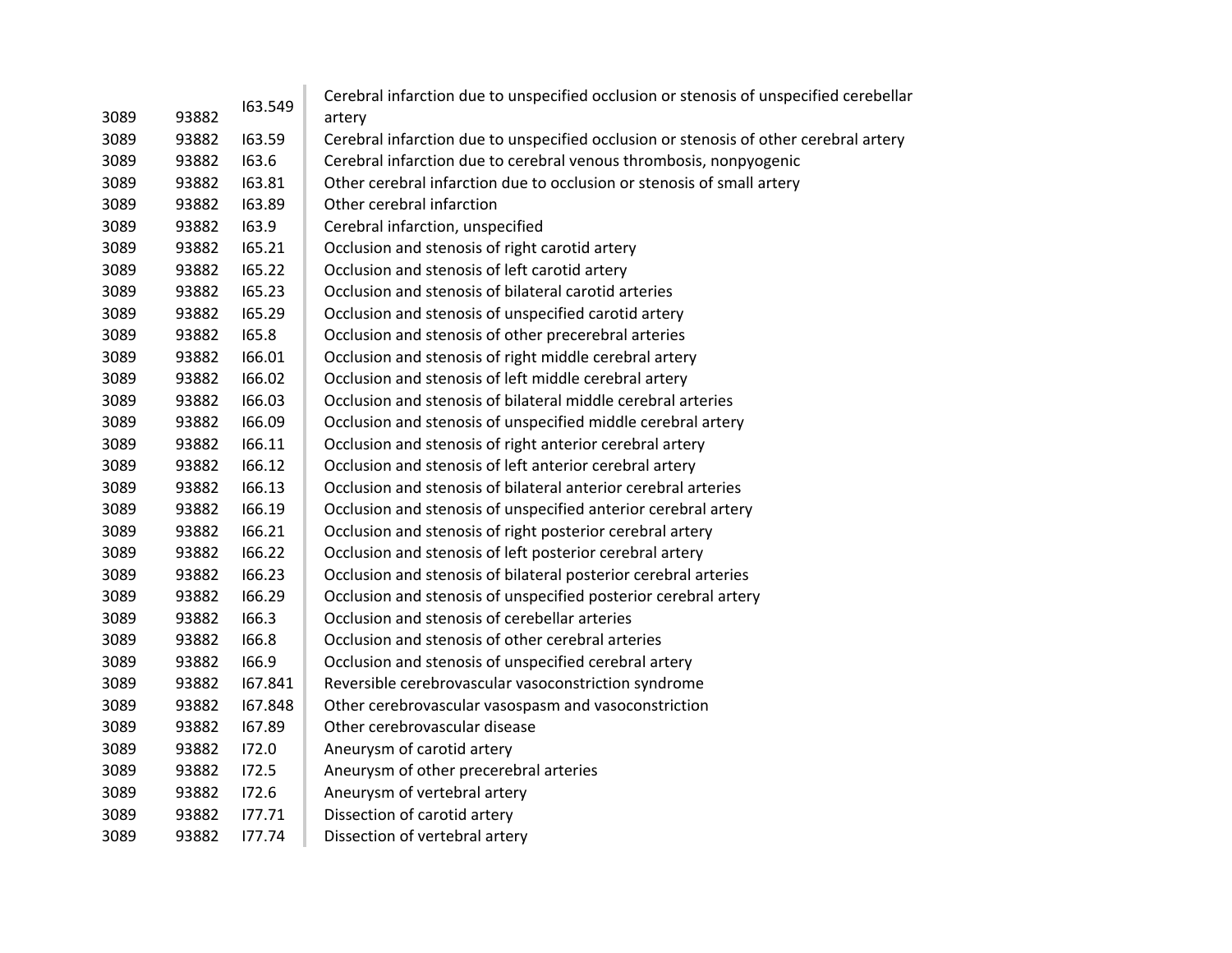| 3089 | 93882 | 177.75     | Dissection of other precerebral arteries                                             |
|------|-------|------------|--------------------------------------------------------------------------------------|
| 3089 | 93882 | M31.5      | Giant cell arteritis with polymyalgia rheumatica                                     |
| 3089 | 93882 | M31.6      | Other giant cell arteritis                                                           |
| 3089 | 93882 | R09.89     | Other specified symptoms and signs involving the circulatory and respiratory systems |
| 3089 | 93882 | R22.0*     | Localized swelling, mass and lump, head                                              |
| 3089 | 93882 | R22.1*     | Localized swelling, mass and lump, neck                                              |
| 3089 | 93882 | <b>R55</b> | Syncope and collapse                                                                 |
| 3089 |       | S15.001    |                                                                                      |
|      | 93882 | A          | Unspecified injury of right carotid artery, initial encounter                        |
| 3089 |       | S15.001    |                                                                                      |
|      | 93882 | D          | Unspecified injury of right carotid artery, subsequent encounter                     |
|      |       | S15.001    |                                                                                      |
| 3089 | 93882 | S          | Unspecified injury of right carotid artery, sequela                                  |
|      |       | S15.002    |                                                                                      |
| 3089 | 93882 | A          | Unspecified injury of left carotid artery, initial encounter                         |
|      |       | S15.002    |                                                                                      |
| 3089 | 93882 | D          | Unspecified injury of left carotid artery, subsequent encounter                      |
|      |       | S15.002    |                                                                                      |
| 3089 | 93882 | S          | Unspecified injury of left carotid artery, sequela                                   |
| 3089 |       | S15.009    |                                                                                      |
|      | 93882 | A          | Unspecified injury of unspecified carotid artery, initial encounter                  |
| 3089 |       | S15.009    |                                                                                      |
|      | 93882 | D          | Unspecified injury of unspecified carotid artery, subsequent encounter               |
|      |       | S15.009    |                                                                                      |
| 3089 | 93882 | S          | Unspecified injury of unspecified carotid artery, sequela                            |
|      |       | S15.011    |                                                                                      |
| 3089 | 93882 | A          | Minor laceration of right carotid artery, initial encounter                          |
| 3089 |       | S15.011    |                                                                                      |
|      | 93882 | D          | Minor laceration of right carotid artery, subsequent encounter                       |
|      |       | S15.011    |                                                                                      |
| 3089 | 93882 | S          | Minor laceration of right carotid artery, sequela                                    |
|      |       | S15.012    |                                                                                      |
| 3089 | 93882 | A          | Minor laceration of left carotid artery, initial encounter                           |
|      |       | S15.012    |                                                                                      |
| 3089 | 93882 | D          | Minor laceration of left carotid artery, subsequent encounter                        |
|      |       |            |                                                                                      |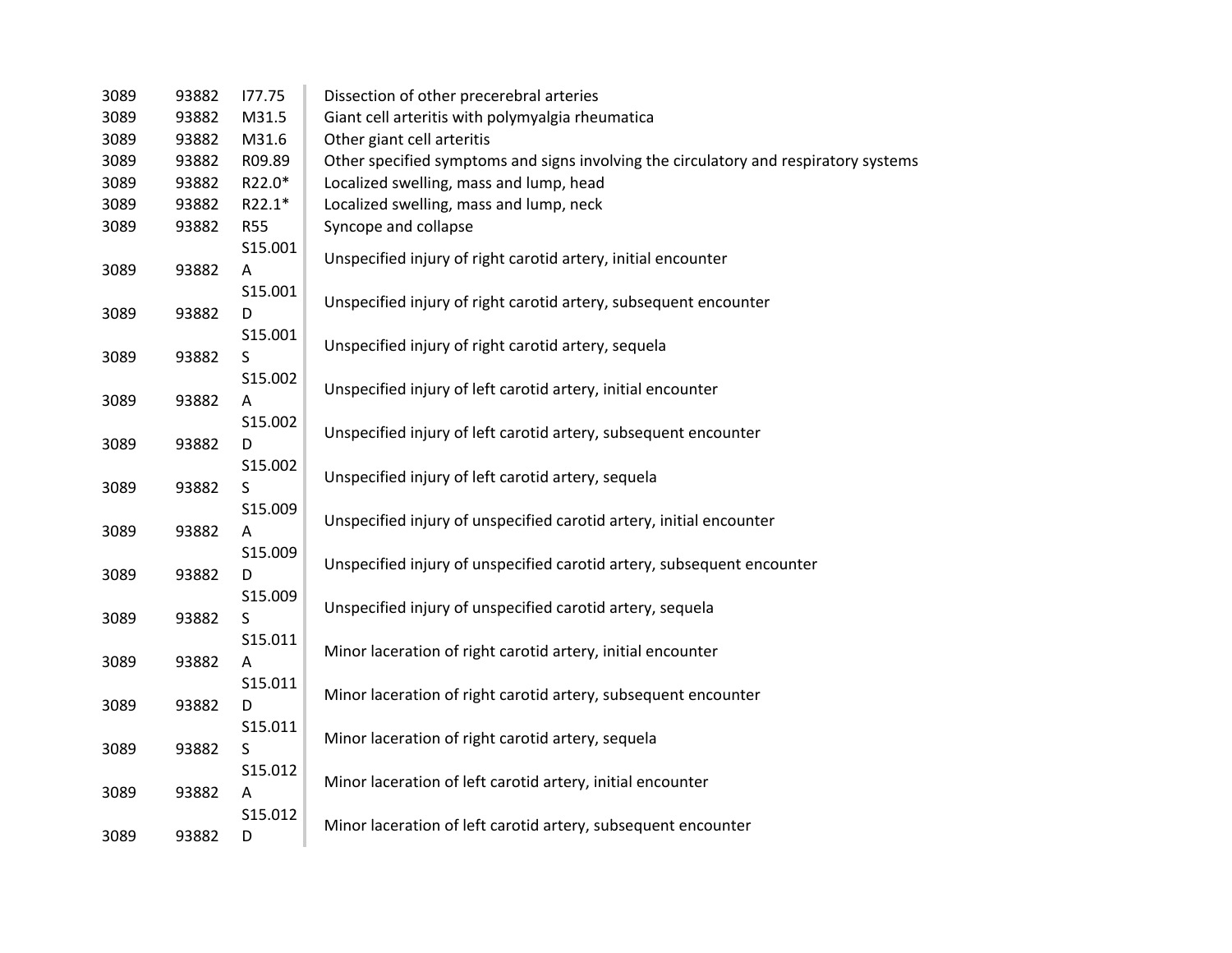| 3089 | 93882 | S15.012<br>S | Minor laceration of left carotid artery, sequela                     |
|------|-------|--------------|----------------------------------------------------------------------|
| 3089 | 93882 | S15.019<br>Α | Minor laceration of unspecified carotid artery, initial encounter    |
| 3089 | 93882 | S15.019<br>D | Minor laceration of unspecified carotid artery, subsequent encounter |
| 3089 | 93882 | S15.019<br>S | Minor laceration of unspecified carotid artery, sequela              |
| 3089 | 93882 | S15.021<br>Α | Major laceration of right carotid artery, initial encounter          |
| 3089 | 93882 | S15.021<br>D | Major laceration of right carotid artery, subsequent encounter       |
| 3089 | 93882 | S15.021<br>S | Major laceration of right carotid artery, sequela                    |
| 3089 | 93882 | S15.022<br>Α | Major laceration of left carotid artery, initial encounter           |
| 3089 | 93882 | S15.022<br>D | Major laceration of left carotid artery, subsequent encounter        |
| 3089 | 93882 | S15.022<br>S | Major laceration of left carotid artery, sequela                     |
| 3089 | 93882 | S15.029<br>Α | Major laceration of unspecified carotid artery, initial encounter    |
| 3089 | 93882 | S15.029<br>D | Major laceration of unspecified carotid artery, subsequent encounter |
| 3089 | 93882 | S15.029<br>S | Major laceration of unspecified carotid artery, sequela              |
| 3089 | 93882 | S15.091<br>Α | Other specified injury of right carotid artery, initial encounter    |
| 3089 | 93882 | S15.091<br>D | Other specified injury of right carotid artery, subsequent encounter |
| 3089 | 93882 | S15.091<br>S | Other specified injury of right carotid artery, sequela              |
| 3089 | 93882 | S15.092<br>Α | Other specified injury of left carotid artery, initial encounter     |